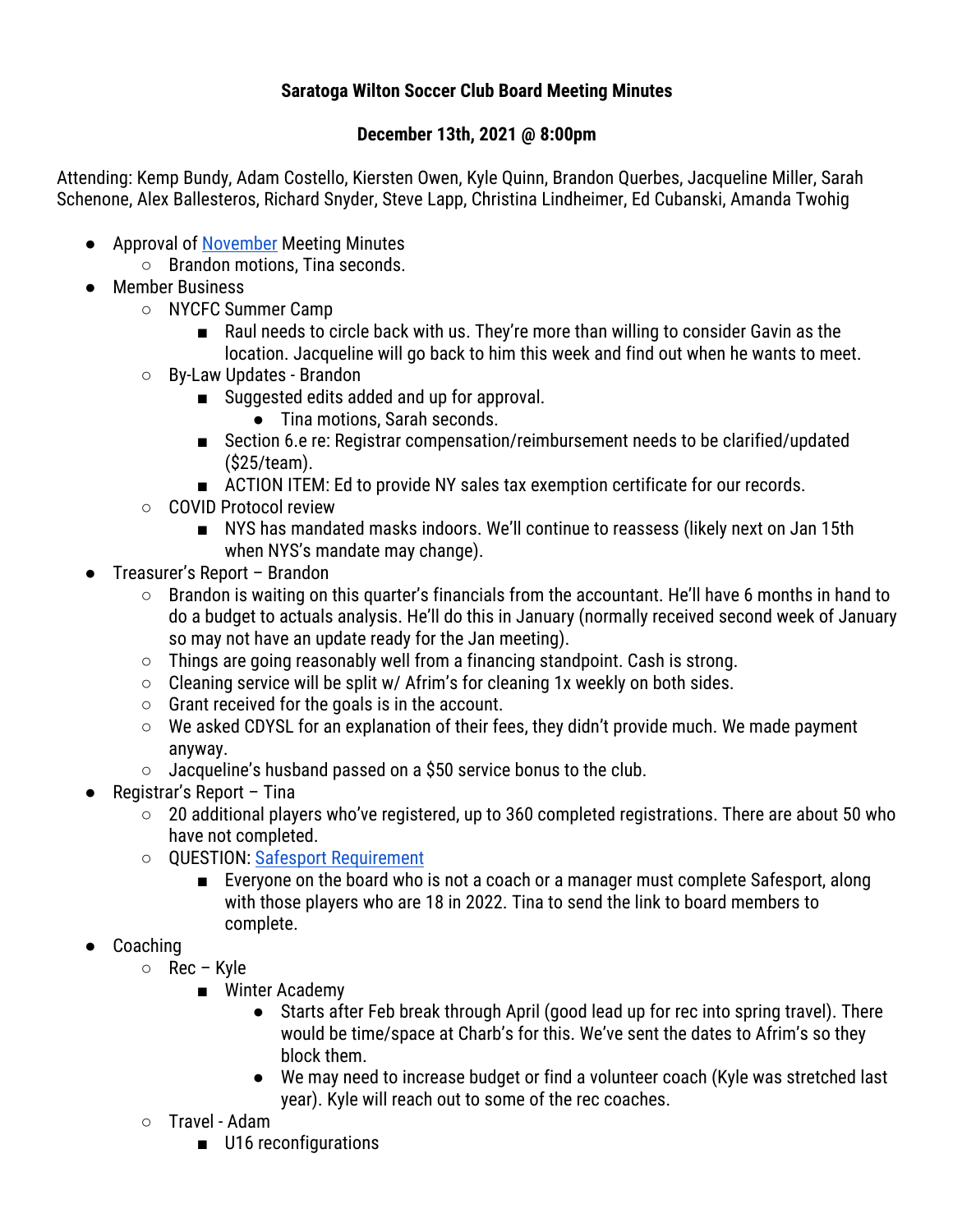- Summary is GU16 is having trouble w/ viability (low #s in general, lost some players to Alleycats). The possible joint venture w/ NYE may not come through. Adam connected w/ Jesse Carpenter and Paul Rogan and tentatively agreed that the girls would get together to assess quality. But we're having difficulty connecting and there's weak attendance when we do. Jesse is the decision maker and said they would like to do a combined CDYSL for spring. It will require some finesse since their U16 is also covering for gaps in their U18 team. Adam is hopeful that we can field a team for spring and give the girls an outlet to play at a high level. Adam will connect w/ Jason Tenner and Patrick Cogan to get things moving.
- BU16 8 active, U15 team has 17/18 players. This complicates things for parents and managers. Hoping for a resolution asap.
- ACTION ITEM: Gather some coaching resources together to determine best step forward.
- There was an issue with a U15 parent from the sidelines. We reached out to the bystanders and all involved to understand the situation. There have been historical issues here. After speaking w/ coaches and the family, there's a plan in place to deal with this (this person will step away for a bit) and will continue to evaluate. If we need it, Plan B would be to bring the board onboard to determine next steps. Suggestion is to reiterate our zero tolerance policy to the club. Also a question about policies held by the facility. CDYSL also has guidelines.
	- ACTION ITEM: Ed to check w/ Afrim.
- Adam's been connecting w/ coaches at their games. He likes the way we're playing, possession-based, development oriented for U12 and below. He's at technical training and sees players individually as well. He's pleased w/ the younger coaches. Robb MacDonald has revived the U18, great culture.
- Tournaments and Events -Adele
	- MayDay registration is normally open on 12/1 (and our application has not yet been approved). We can't open up registration until application is accepted. This puts us behind. Wendy had a very thoroughly-outlined project plan and Tina reviewed and got us caught up, but we're having trouble connecting with Adele.
	- Contract has been signed with Belmonte for the tent, Stone for the porta potties. All vendors from last year will be returning with a 15% of sales coming back to the club. Contracts have been distributed.
	- Gavin Park has been reserved and text out to confirm submitting the official park rental has been sent.
	- All vendors will have been sent an email requesting interest and contract.
	- We're behind in banner sponsors (Jaqueline to take on the latter).
	- Voucher codes are done and sent to our teams (as a test case).
	- Would be great to knock out some of our bond checks as soon as possible.
	- Vote to have GotSport advertise May Day for us (cost is believed to be between \$1000 \$1500).
		- Kemp motions, Tina seconds.
	- We'll need to have a flyer crafted for that as well as the ENY and CDYSL mailings.
		- Wendy updated the flyer and we'll get that out.
- Scheduling and Facilities Kyle
	- Winter schedule has taken shape, some things had to be moved around based on space constraints at Charbs. We've had some coaches take advantage of 3-5pm.
	- We do have an option to take on 2 more hours from the Wilton YMCA which would be helpful because we've got a lot of teams who are not getting any turf time at all. It would be an extra \$1200-\$1500 roughly. But we are saving \$ from the unused Gavin space (so is nearly a wash, no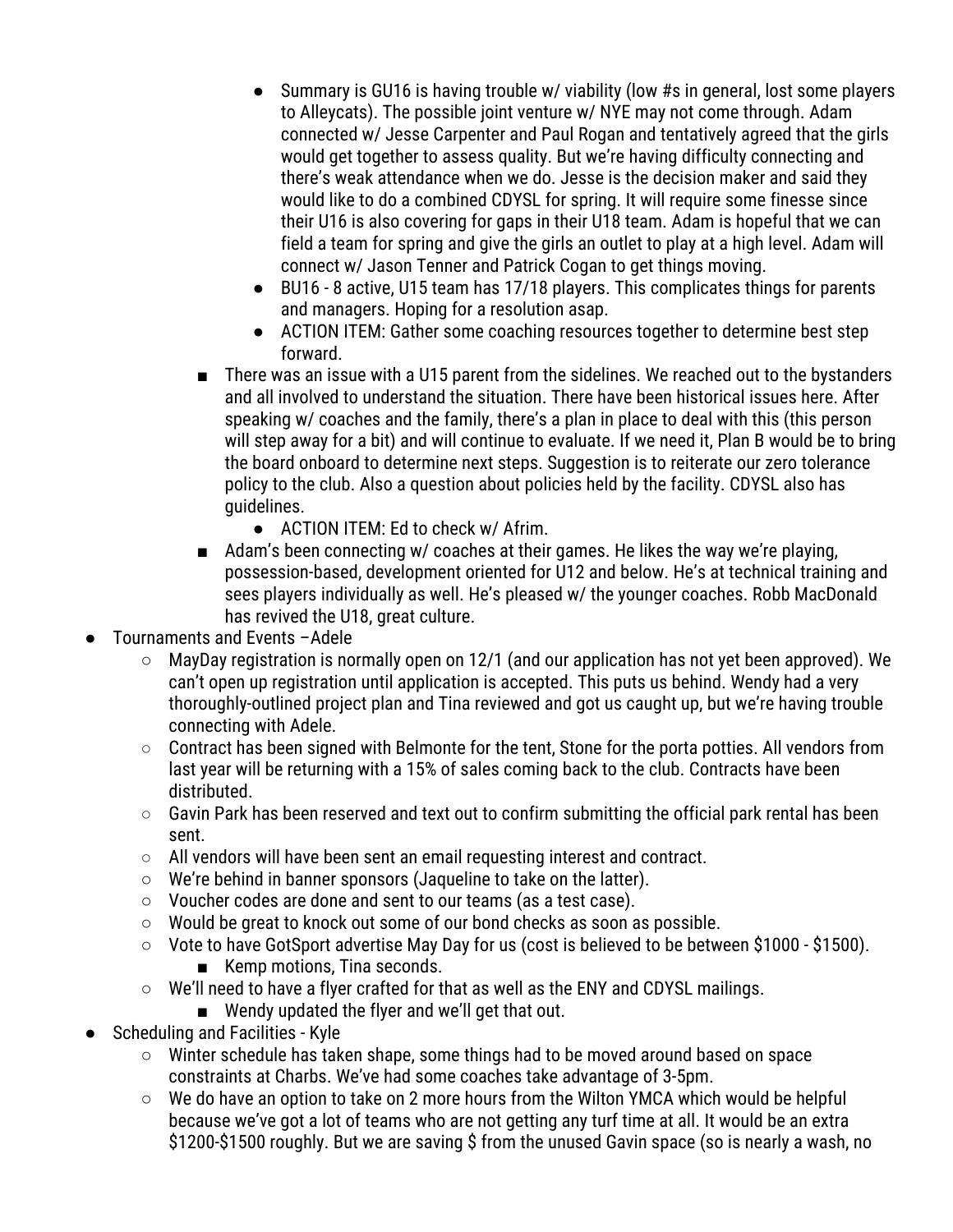more than \$1k). For a total of about \$37k for the year. Kyle will work w/ U18 coaches on down to see how to best utilize the spots.

- Ed motions, Kemp approves.
- We need to confirm which weeks we'll bypass over the holidays. We usually take the week off, but it's typically because the facilities were closed. It totals about 9 hours. Adam to communicate out to coaches on how to coordinate time at Charbs w/ Kyle as necessary. We'll shut down Gavin and Charbs from 12/22/21 - 1/2/22.
- Update on indoor options for 2022-2023 and 2023-2024
- Charbs renovations
	- Considering this 100% complete, we're making due w/ the mini field.
	- Painting could be done on the outside boards.
	- Suggestion box for improvements.
- Fundraising and Sponsorship Jacqueline/Adele
	- Adirondack Trust grant was granted. Thanks to Jacqueline for securing that.
	- Belichick foundation is out (\$10k).
	- Still in for the Dick's grant for Veo video systems (just under \$10k)
	- We s/b hearing back soon.
	- Ed will rejuvenate the FlipGive initiative.
	- A few other irons in the fire that Jacqueline is grouping into the facility program.
		- RFP for Mt. MacGregor. There's a gym and a whole baseball field off the gym. There will be \$ available if it's "something they can get behind."
- Communications and PR Adam and Sarah
	- Google Workspace. Board signed off on pursuing this.
- Social Media and Website Richie/Alex
- Manager's Report –Steve
	- He's down to only a few sets of pinnies, so depending on the spring season demand, we may need to order more. Kemp will proactively order 40 youth and 20 adult. He's pooled the money to date and got a check to Brandon.
	- BU11 manager was transitioned from Jessica Fernandez to Jen Spoor.
	- Steve's goal is to have all manager requirements completed by EOY (there are a couple of stragglers).
- **Subcommittees** 
	- 2022-2023 Pricing
		- 2022-2023 pricing structure and implementation plan
		- A la carte corrections
		- Rebranding of Select and Competitive terminology
		- Per-player costs and expenses
		- U14+ costs accounting for School play.
		- Coaching Fees changes?
		- Covering coaching courses (clause for club commitment for accepting funds)
		- ACTION ITEM: Sarah to schedule a meeting w/ interested members after Brandon's 6 month review is done in January.
	- Facility Development
		- We'll be having a convo w/ Supervisor Lant (12/20) re: a possible structure facility. He was very interested. We've got a couple of quotes from Munter and Bonacio (\$10-11mm). Also quotes for domes (\$2-4mm). Temperature in Wilton is good at the moment. New Saratoga mayor has a history w/ the club, so hopeful for some good connections there.
	- WWW Redesign
	- Player Retention and Attrition